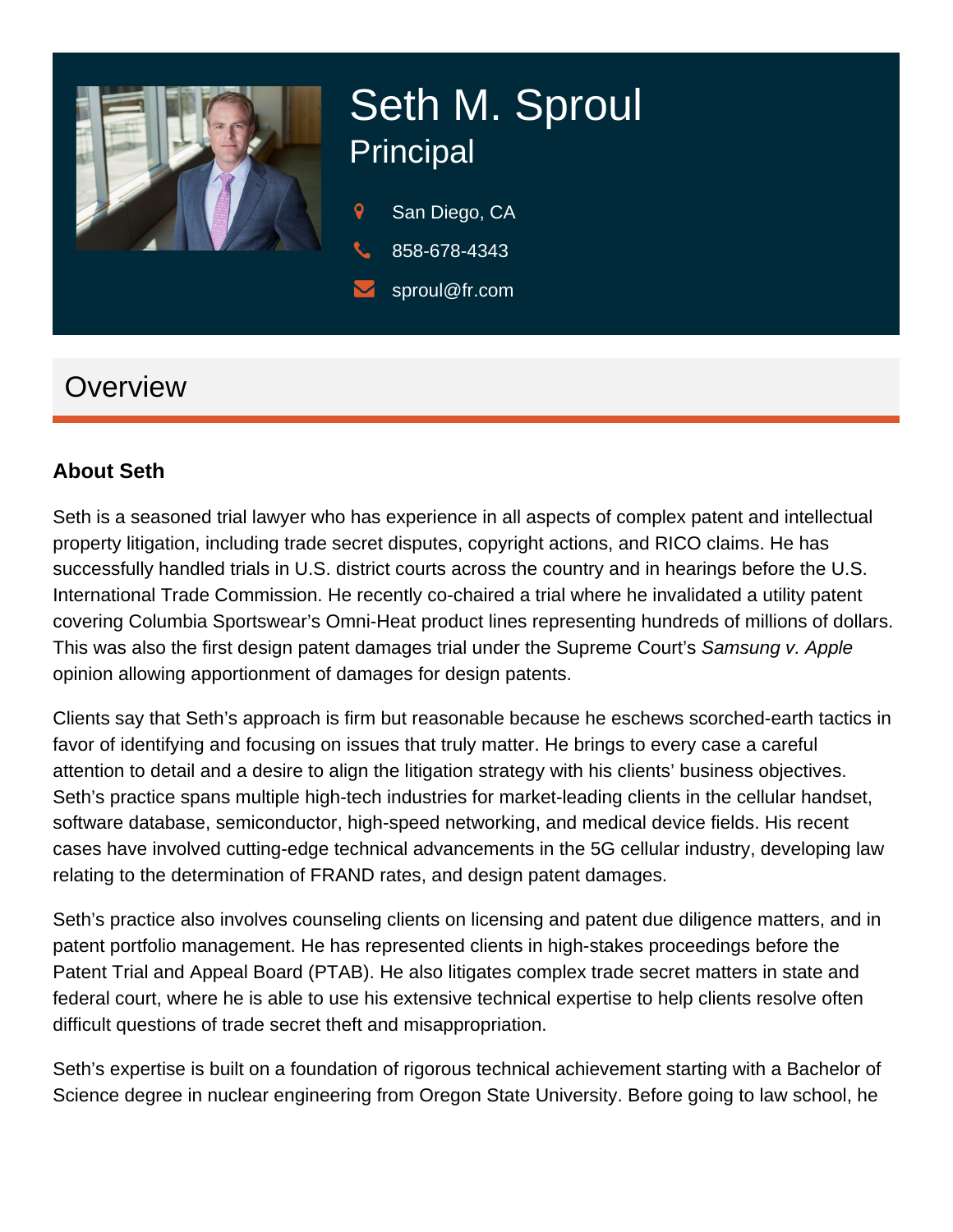worked in fellowships at the Hanford Nuclear Reservation in Richland, Washington, performing Monte Carlo analysis for nuclear transport casks, and later for the Commissariat D'Etude Atomique in Cadarache, France.

Outside the office, Seth enjoys spending time with his wife and three kids. He is an avid cyclist, and has completed the hundred miles of Levi's Gran Fondo in Santa Rosa, California, three times. When the wind and swell are right, you can find him surfing in Encinitas.

#### Focus Areas

#### **Services**

- Litigation
- ITC Litigation
- Patent Litigation
- Trade Secret Litigation

## **Education**

- J.D., Lewis and Clark College, Northwestern School of Law (2001)
- B.S., Nuclear Engineering, Oregon State University (1997)

# **Experience**

US Ethernet Innovations Inc. v. Acer et al (E.D. Tex. and N.D. Cal.) – Defending Intel Corporation in litigation relating to Ethernet adapters.

Applied Signal v. ViaSat Inc. (N.D. Cal.) – Represented ViaSat in competitor suit relating to Satellite technology achieving successful settlement before trial.

Asustech v. IBM (S.D. Cal.) – Represent computer manufacturer in assertion of patents relating to network devices and defense of patents relating to Ethernet adapters and vehicle control.

Veeco Instruments Inc., et al. v. Asylum Research Corporation (C.D. Cal.) – Represented Asylum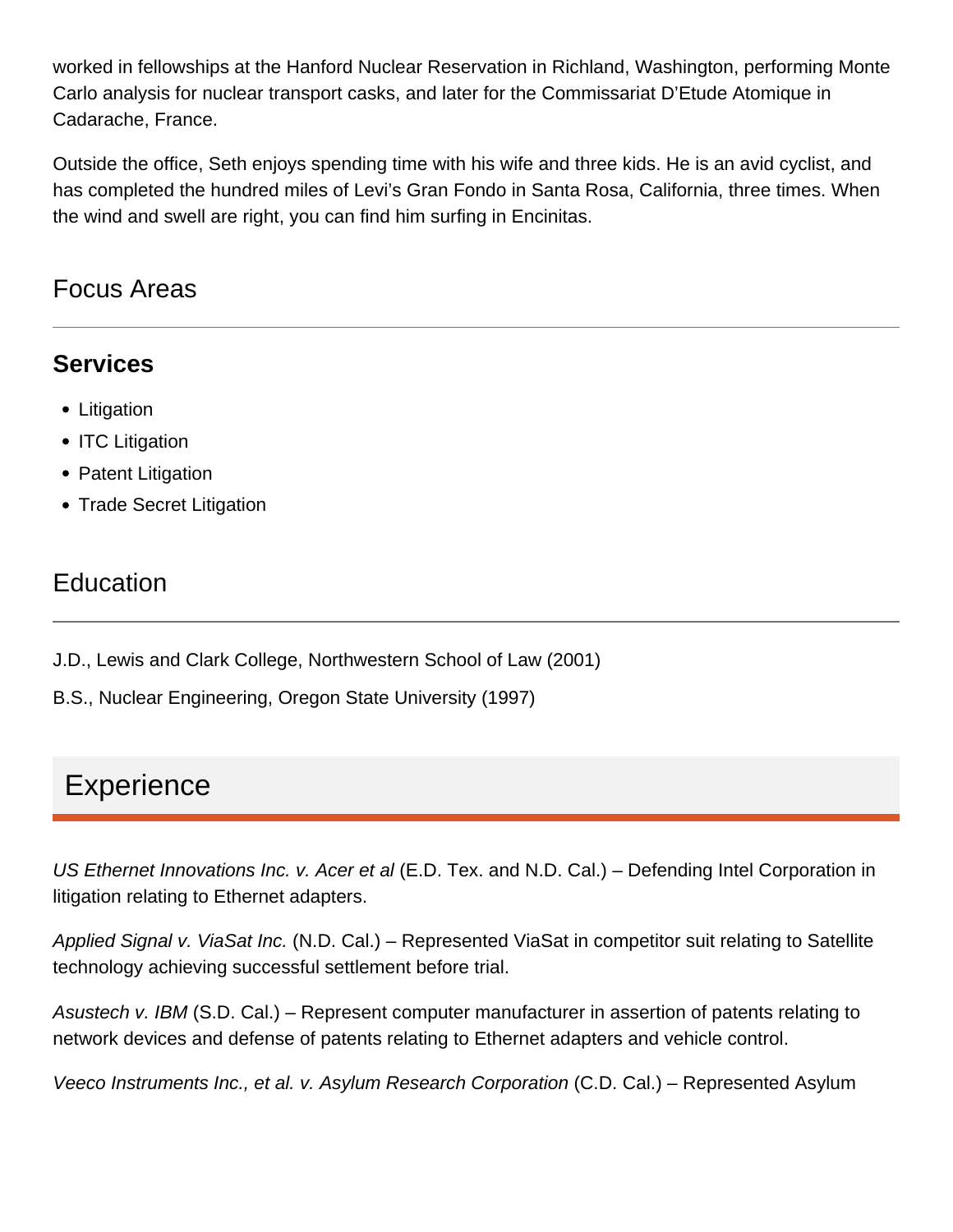Research in litigation relating to Atomic Force Microscopy.

Renesas v. Samsung (International Trade Commission) – Achieved favorable settlement for Samsung. Patents related to semiconductor process.

z4 Technologies, Inc. v. Microsoft Corp./Autodesk, Inc. (E.D. Tex., Tyler) – Represented Autodesk and Microsoft in litigation relating to software anti-piracy technology.

Lucent v. Gateway, Microsoft, et al. (S.D. Cal.) – Represented Microsoft in pending litigation relating to digital audio technology.

TypeRight Keyboard Corporation v. Microsoft Corporation (S.D. Cal.) – Represented Microsoft in action relating to ergonomic keyboards. Settled favorably.

Intel adv. Broadcom (D. Del. and E.D. Tex.) – represented Intel in multiple cases relating to networking and 3D graphics technology.

Negotiated Data Solutions v. Intel (N.D. Cal.) – represented Intel against patent assertion. Prevailed on appeal.

Predicate Logic v. Distributive Software – Achieved favorable settlement after prevailing at Federal Circuit for software design company in assertion of patent relating to automated software design analysis.

Jardin v. Datallegro (S.D. Cal.) – represented Datallegro in successful defense against patent and theft of trade secret claims relating to database technology.

## Insights

#### **Publications**

Mr. Sproul is a contributing author to [Fish's IP Law Essentials](https://www.fr.com/blogs/ip-law-essentials/).

- ["Unlocking California's Trade Secret Identification Requirement Under California Code of Civil](https://www.fr.com/unlocking-californias-trade-secret-identification-requirement-under-california-code-of-civil-procedure-sec-2019-210-part-2/)  [Procedure Sec. 2019.210 – Part 2](https://www.fr.com/unlocking-californias-trade-secret-identification-requirement-under-california-code-of-civil-procedure-sec-2019-210-part-2/)," Fish IP Law Essentials Blog (December 2020)
- ["Unlocking California's Trade Secret Identification Requirement Under California Code of Civil](https://www.fr.com/fish-litigation/unlocking-ca-trade-secret-identification-req-pt-1/)  [Procedure Sec. 2019.210 – Part 1](https://www.fr.com/fish-litigation/unlocking-ca-trade-secret-identification-req-pt-1/)," Fish IP Law Essentials Blog (June 2020)
- [Unlocking the Secret of California's Trade Secret Identification Requirement: Part 2,](https://www.law.com/therecorder/2019/10/18/unlocking-the-secret-of-californias-trade-secret-identification-requirement-part-2/?slreturn=20190921102558) The Recorder (October 2019)
- [Unlocking the Secret of California's Trade Secret Identification Requirement: Part 1,](https://www.law.com/therecorder/2019/10/11/unlocking-the-secret-of-californias-trade-secret-identification-requirement-part-1/) The Recorder